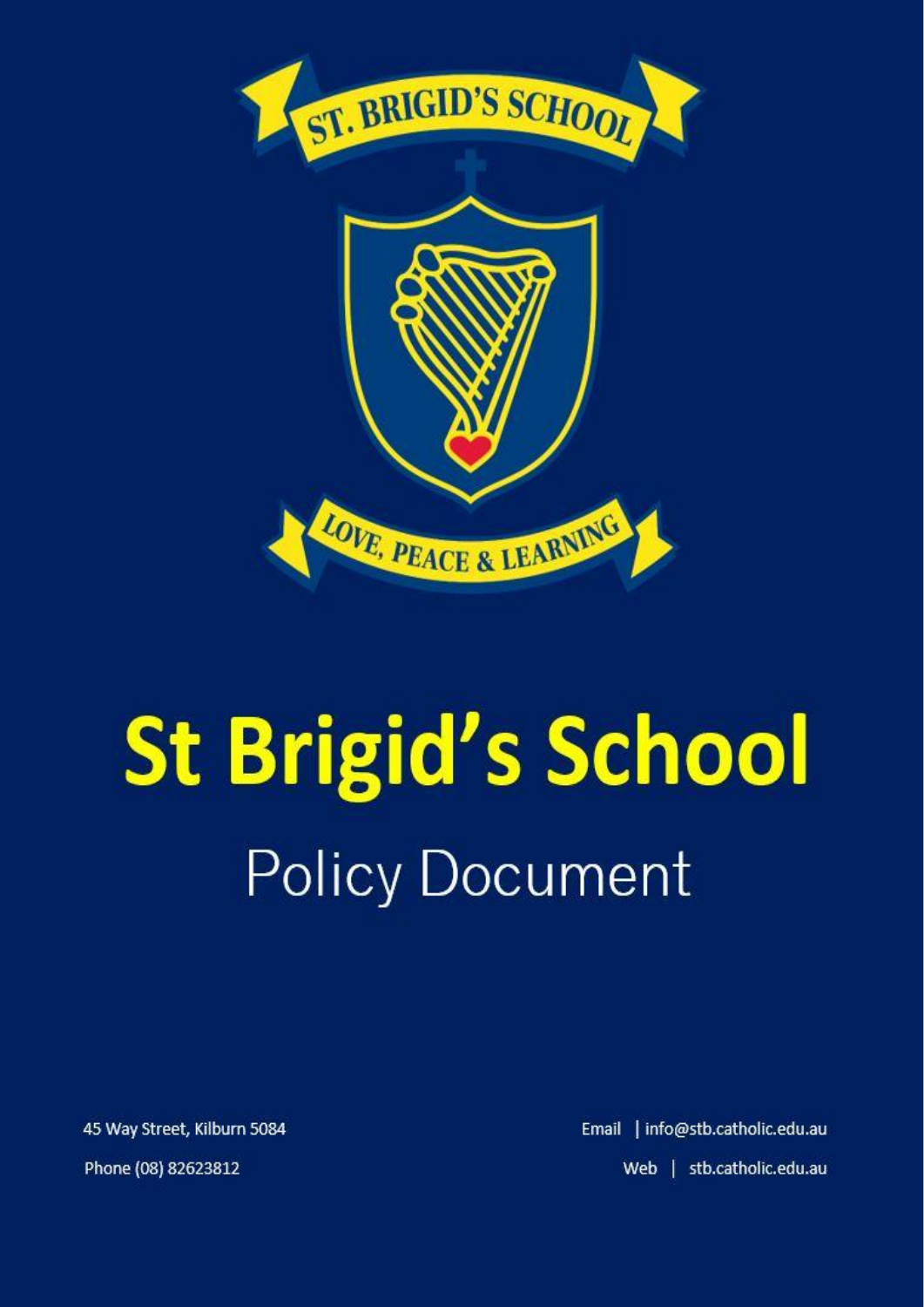## ROLE OF THE SCHOOL BOARD POLICY

"From the moment that a student sets foot in a Catholic School, he or she ought to have the impression of entering a new environment, one illuminated by the light of faith, and having its own unique characteristics. The Vatican Council summed this up by speaking of an environment permeated with the Gospel spirit of love and freedom." The Religious Dimension of Education in a Catholic School, n.25

Each St Brigid's School Board member is commissioned into this ministry by the local Parish of Clearview Kilburn.

School Board members are required to discern and evaluate in partnership with the Principal of St Brigid's, the Parish Priest and the Leadership Team, the extent to which the school is living up to its potential. This requires skills in maintenance, decision-making, planning and facilitation.

Through partnership and the coming together of various people with a range of gifts and talents, St Brigid's will continue to build upon its strong community and its effective religious dimension, individual identity and educational vision.

The School Board at St Brigid's has delegated responsibility from the Archbishop/Bishop for the overall wellbeing of St Brigid's School.

This means that in a spirit of partnership with the Principal and Parish Priest, St Brigid's Board acts to:

- $\ddot{\mathbf{v}}$  Develop policies that nurture the religious dimension and guide the direction of the school in conjunction with St Brigid's school staff
- $\ddot{\mathbf{r}}$  Develop the relationship between St Brigid's and ClearviewKilburn Parish
- **E** Promote educational excellence within St Brigid's school
- **E** Support the Principal and Leadership Team of St Brigid's
- **E** Foster harmonious and positive collaboration within St Brigid's School community
- **E** Protect the children of St Brigid's School Community
- $\ddot{\mathbf{r}}$  Support the Principal in monitoring buildings and grounds development and maintenance
- **EXECUTE:** Exercise financial stewardship of St Brigid's School
- $\ddot{\bullet}$  Ensure compliance with legal obligations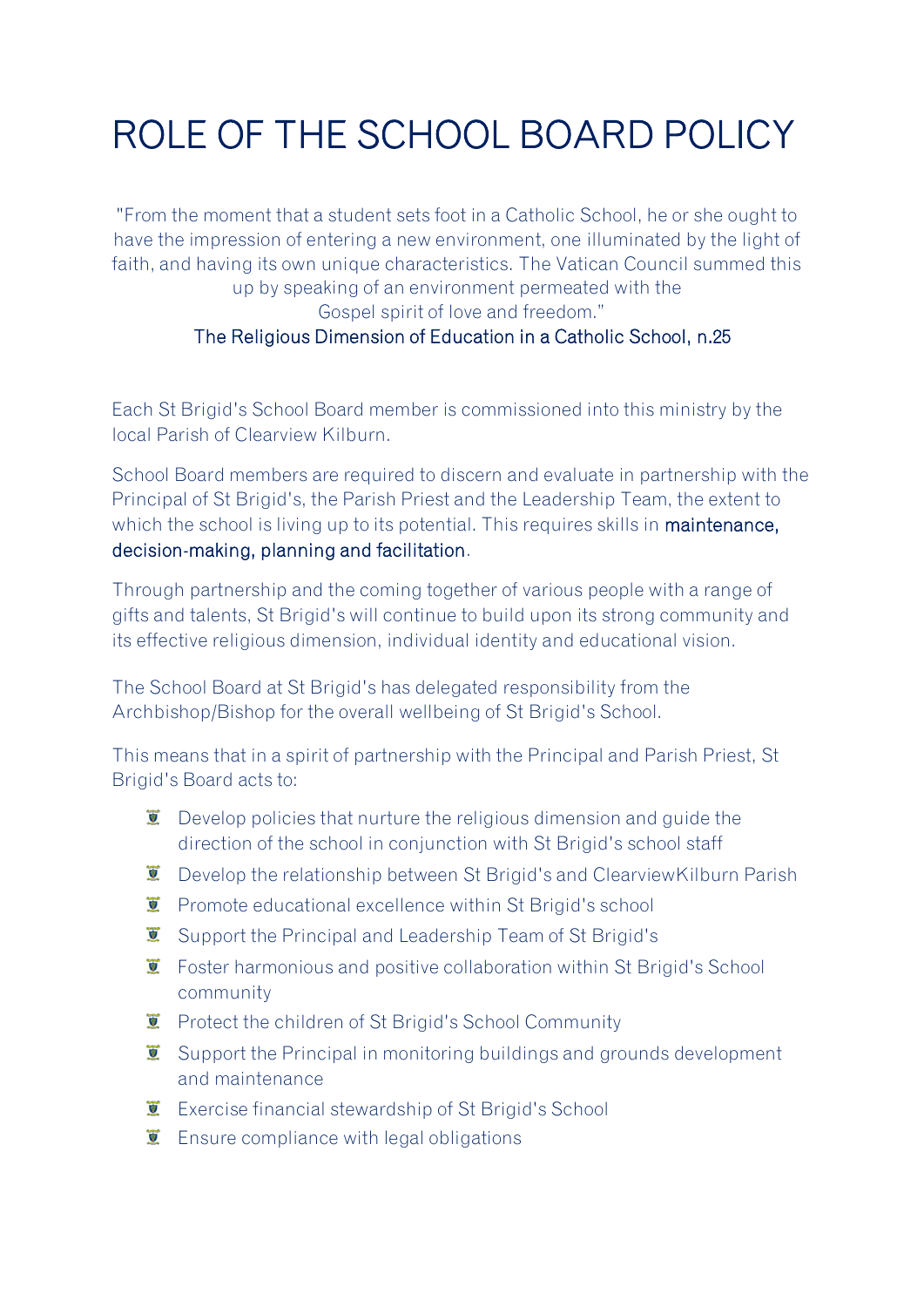- $\ddot{\mathbf{r}}$  To oversee general maintenance and provide a safe health and safety environment
- **T** To always be ambassadors for St Brigid's School

### 1. Structure of the School Board

St Brigid's School Board will bring together, in a formal setting, the significant members concerned with the provision of education of young people in our school.

#### Members include:

- $\overline{\bullet}$  Parish Priest (Or nominated Parish Priest) as the President of the Board
- **T** Principal
- $\overline{\bullet}$  Deputy Principal
- **E** As executive officers of the Board
- $\bullet$  Elected Members (Current parents of the school or legal guardians)
- $\bullet$  Elected members by the school community for a period of 2 years, and should be organised so that half the elected Members retire annually.
- **T** Normally there should be six elected Board Members. However smaller schools may choose to have fewer elected Members.
- $\ddot{\bullet}$  Elected members can be re-elected for a further 2 years. At the end of this period of tenure, the positions are made vacant in order to give others in the community an opportunity to serve on the School Board and share their talents.

#### Nominated Members:

The following groups will each nominate a person within the community or region with specific responsibilities related to the work of ClearviewKilburn Parish and St Brigid's School.

The following groups each may nominate a person to membership of the Board for a period of 2 years:

- Clearview Kilburn Parish Pastoral Council
- St Brigid's School Staff

St Brigid's school board provides the occasion for the community to consider the needs and well-being of our school through:

- $\ddot{\mathbf{U}}$  Discernment and a spirit of co-operation to arrive at decisions
- $\bullet$  Mutual respect and trust to achieve the common good
- **E** Board Members at St Brigid's co-operate, value each other, and listen to the community, having a clear sense of the purpose of Catholic